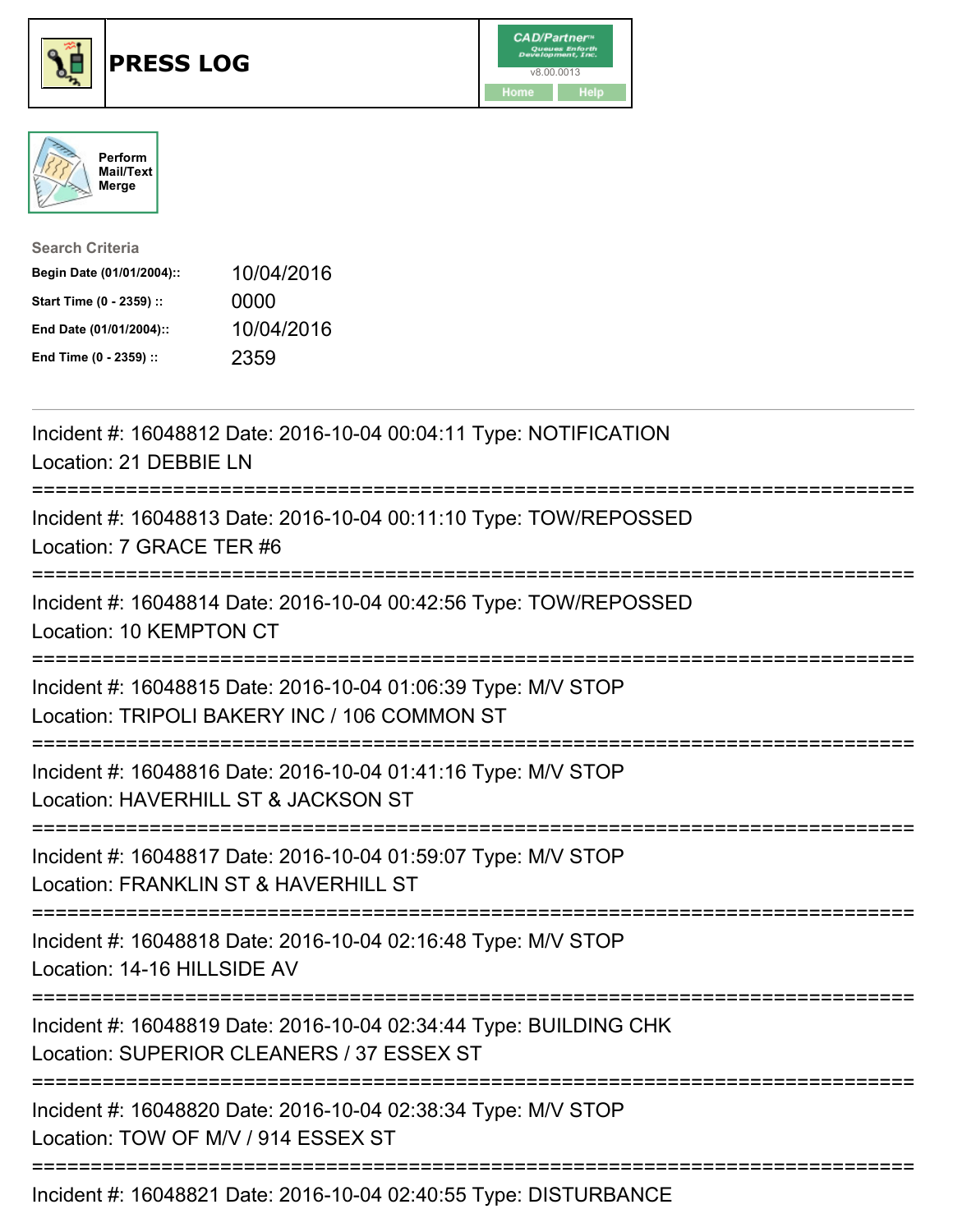Location: SEVEN ELEVEN / 370 BROADWAY =========================================================================== Incident #: 16048822 Date: 2016-10-04 02:50:54 Type: BUILDING CHK Location: FARRAH FUNERAL / 133 LAWRENCE ST =========================================================================== Incident #: 16048823 Date: 2016-10-04 02:58:24 Type: M/V STOP Location: S UNION ST & WINTHROP AV =========================================================================== Incident #: 16048824 Date: 2016-10-04 02:59:16 Type: SHOTS FIRED Location: BENNINGTON ST & FERN ST =========================================================================== Incident #: 16048825 Date: 2016-10-04 03:11:53 Type: M/V STOP Location: FRONT ST & S BROADWAY =========================================================================== Incident #: 16048826 Date: 2016-10-04 03:34:07 Type: 911 HANG UP Location: 18 HIGH ST =========================================================================== Incident #: 16048827 Date: 2016-10-04 03:50:36 Type: BUILDING CHK Location: KINGS SUBS / 1 BEACON ST =========================================================================== Incident #: 16048828 Date: 2016-10-04 04:07:21 Type: M/V STOP Location: BROADWAY & CEDAR ST =========================================================================== Incident #: 16048829 Date: 2016-10-04 04:07:35 Type: BUILDING CHK Location: 7 BROADWAY =========================================================================== Incident #: 16048830 Date: 2016-10-04 04:23:23 Type: BUILDING CHK Location: PUEBLO SUPERMARKET / 309 PARK ST =========================================================================== Incident #: 16048831 Date: 2016-10-04 04:24:15 Type: B&E/PROG Location: 510 HAVERHILL ST =========================================================================== Incident #: 16048832 Date: 2016-10-04 05:10:35 Type: TOW/REPOSSED Location: 17 WINTHROP AV =========================================================================== Incident #: 16048833 Date: 2016-10-04 06:54:10 Type: B&E/MV/PAST Location: 700 ESSEX ST =========================================================================== Incident #: 16048834 Date: 2016-10-04 07:04:57 Type: M/V STOP Location: BAILEY ST & SHAWSHEEN RD =========================================================================== Incident #: 16048835 Date: 2016-10-04 07:08:28 Type: M/V STOP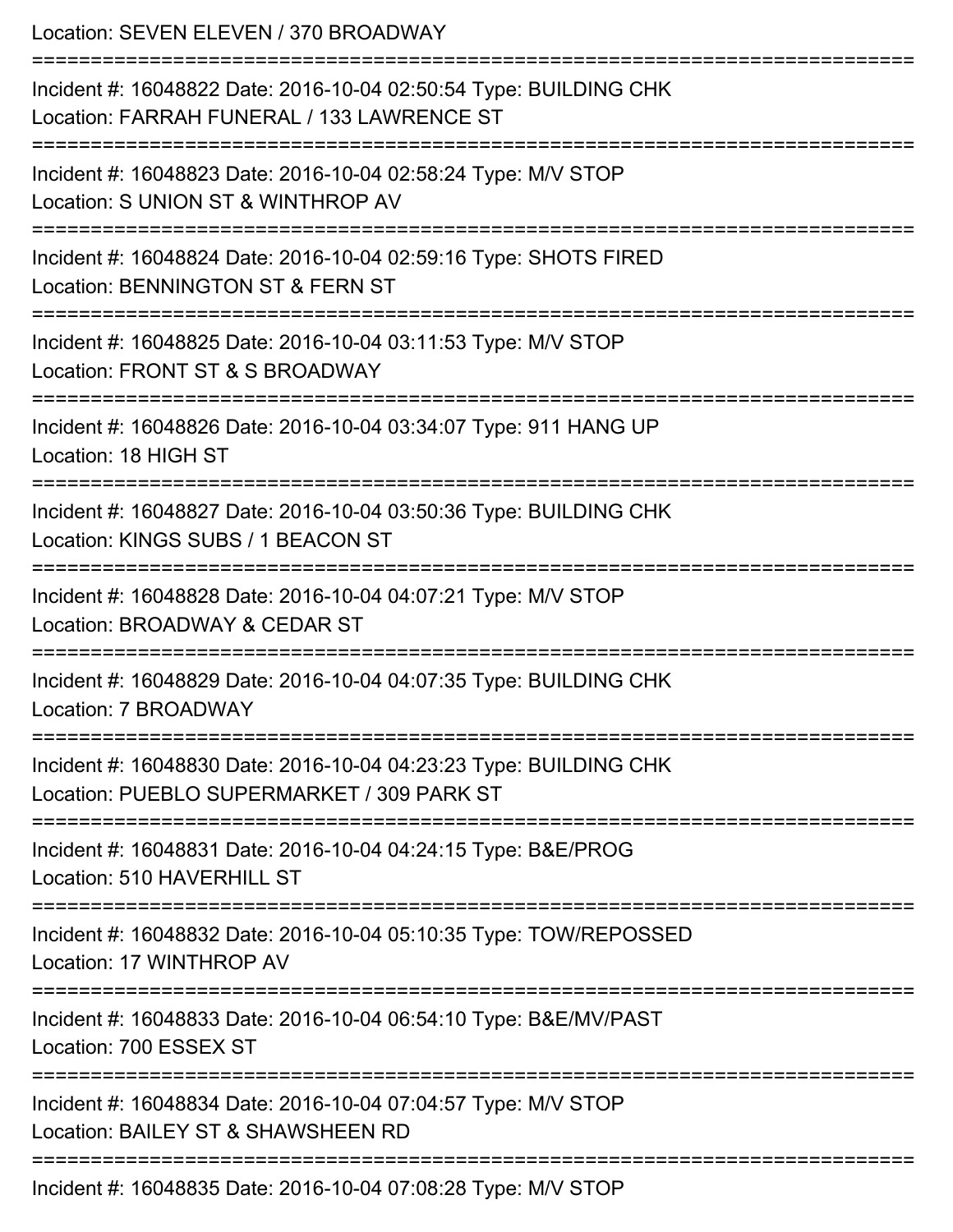| Incident #: 16048836 Date: 2016-10-04 07:39:43 Type: MEDIC SUPPORT<br>Location: WINTHROP AV                               |
|---------------------------------------------------------------------------------------------------------------------------|
| Incident #: 16048838 Date: 2016-10-04 07:41:28 Type: M/V STOP<br>Location: OSGOOD ST & SALEM ST                           |
| Incident #: 16048837 Date: 2016-10-04 07:42:51 Type: HIT & RUN M/V<br>Location: 13 LEROY AV                               |
| Incident #: 16048839 Date: 2016-10-04 07:53:26 Type: M/V STOP<br>Location: FOSTER ST & MARKET ST                          |
| Incident #: 16048840 Date: 2016-10-04 07:56:01 Type: DOMESTIC/PROG<br>Location: PARKER ST & SPRINGFIELD ST                |
| :===================<br>Incident #: 16048841 Date: 2016-10-04 08:01:05 Type: CLOSE STREET<br>Location: IRVING & MYRTLE CT |
| Incident #: 16048842 Date: 2016-10-04 08:10:44 Type: CLOSE STREET<br>Location: AMES ST & WATER ST                         |
| Incident #: 16048843 Date: 2016-10-04 08:22:06 Type: DISABLED MV<br>Location: CENTRAL BRIDGE / MERRIMACK ST & PARKER ST   |
| Incident #: 16048844 Date: 2016-10-04 08:24:44 Type: CLOSE STREET<br>Location: S UNION ST & SALEM ST                      |
| Incident #: 16048845 Date: 2016-10-04 08:33:52 Type: ALARM/BURG<br>Location: WYLESS SALES / 60 ISLAND ST                  |
| Incident #: 16048846 Date: 2016-10-04 08:44:50 Type: TOW OF M/V<br>Location: 4 DURHAM ST                                  |
| Incident #: 16048847 Date: 2016-10-04 08:46:49 Type: DOMESTIC/PROG<br>Location: 362 ESSEX ST                              |
| Incident #: 16048848 Date: 2016-10-04 09:24:57 Type: PARK & WALK<br>Location: BRADFORD ST & BROADWAY                      |
| Incident #: 16048849 Date: 2016-10-04 09:30:44 Type: DISTURBANCE<br>TED LAWDENAE FAMILITH ATD TALIM FOURLE AT             |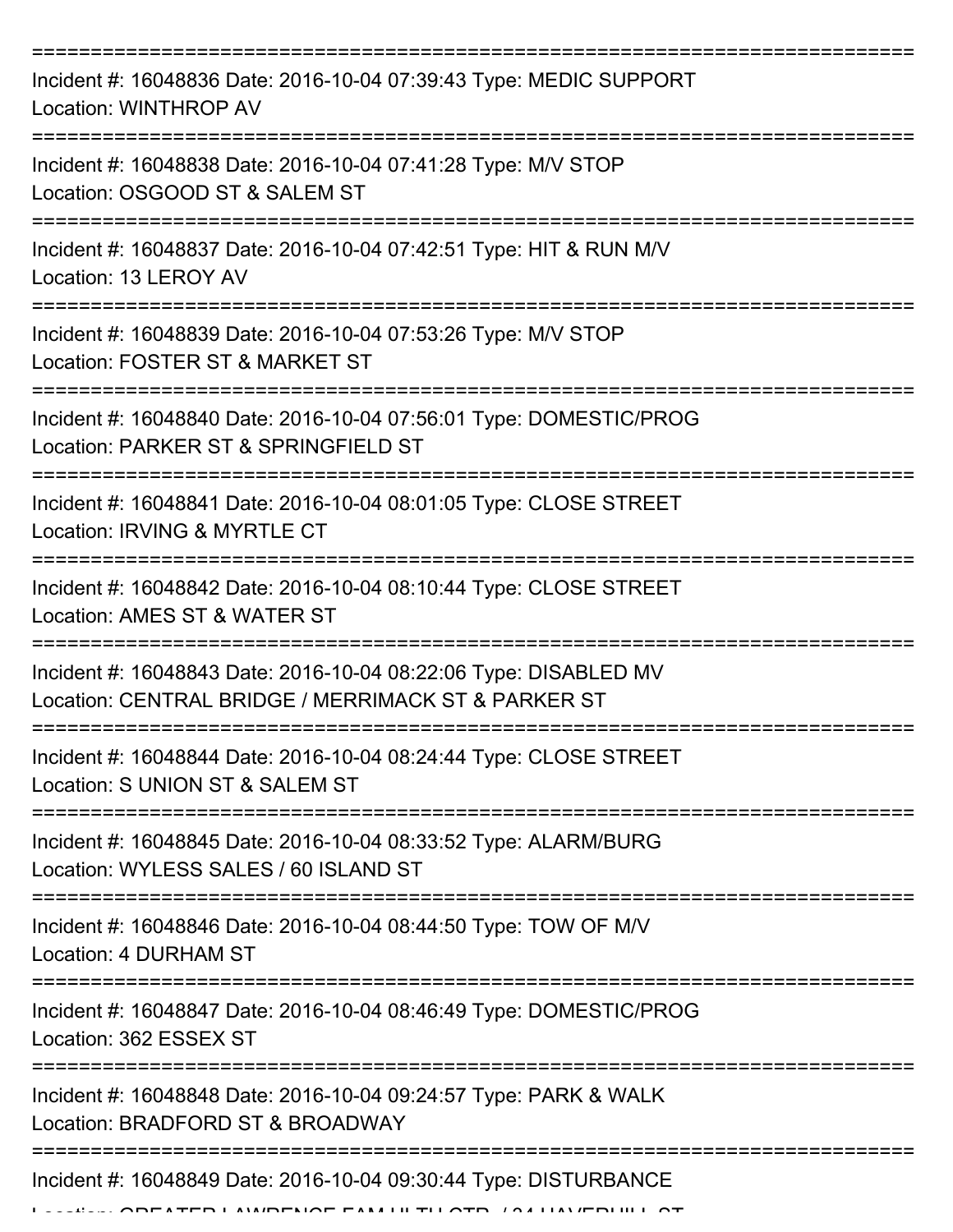| Incident #: 16048850 Date: 2016-10-04 09:32:27 Type: DISTURBANCE<br>Location: 34 HAVERHILL ST            |
|----------------------------------------------------------------------------------------------------------|
| Incident #: 16048851 Date: 2016-10-04 09:35:46 Type: NOTIFICATION<br>Location: 38 NORRIS ST              |
| Incident #: 16048852 Date: 2016-10-04 09:40:29 Type: CK WELL BEING<br>Location: ANDOVER ST & COOLIDGE ST |
| Incident #: 16048853 Date: 2016-10-04 09:42:41 Type: SELECTIVE ENF<br>Location: BERKELEY ST & SWAN ST    |
| Incident #: 16048854 Date: 2016-10-04 09:44:49 Type: UNKNOWN PROB<br>Location: 10 WILLOW ST              |
| Incident #: 16048855 Date: 2016-10-04 09:59:52 Type: MEDIC SUPPORT<br>Location: 338 SALEM ST             |
| Incident #: 16048856 Date: 2016-10-04 10:06:51 Type: B&E/MV/PAST<br>Location: 163 WOODLAND ST            |
| Incident #: 16048857 Date: 2016-10-04 10:19:08 Type: M/V STOP<br>Location: 235 ESSEX ST                  |
| Incident #: 16048858 Date: 2016-10-04 10:22:51 Type: DRUG OVERDOSE<br>Location: 30 CHESTNUT ST           |
| Incident #: 16048859 Date: 2016-10-04 10:30:06 Type: MAL DAMAGE<br>Location: 29 SWAN ST                  |
| Incident #: 16048860 Date: 2016-10-04 10:30:59 Type: INVEST CONT<br>Location: 80 BOWDOIN ST              |
| Incident #: 16048861 Date: 2016-10-04 10:33:17 Type: TOW OF M/V<br>Location: 41 ALLSTON ST               |
| Incident #: 16048862 Date: 2016-10-04 10:44:35 Type: MV/BLOCKING<br>Location: 115 UNION ST               |
| Incident #: 16048863 Date: 2016-10-04 10:47:05 Type: B&E FOLLOW UP                                       |

Location: 100 WALNUT CT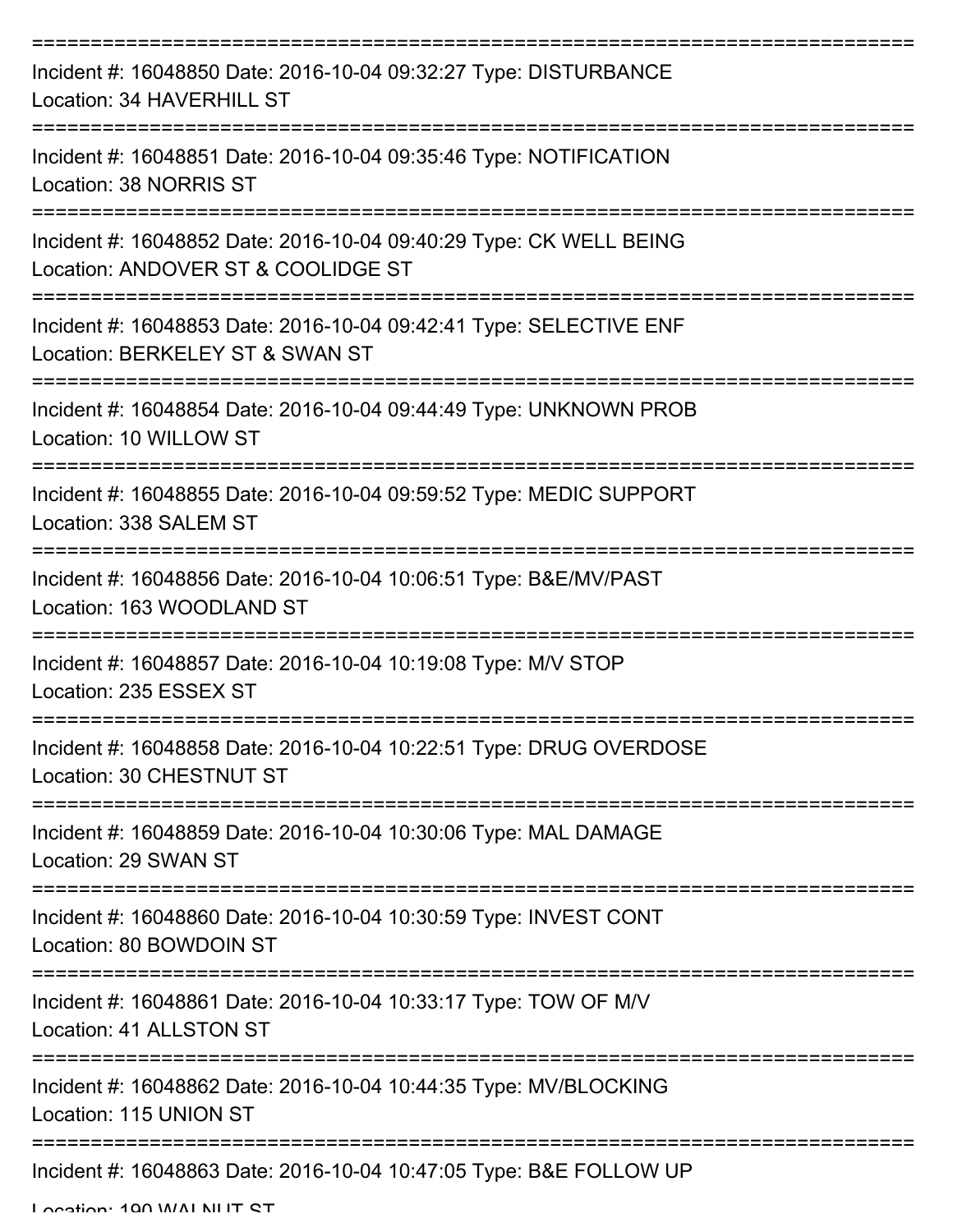| Incident #: 16048864 Date: 2016-10-04 10:49:34 Type: M/V STOP<br>Location: BLAKELIN ST & MANCHESTER ST      |
|-------------------------------------------------------------------------------------------------------------|
| Incident #: 16048865 Date: 2016-10-04 11:03:55 Type: ANIMAL COMPL<br>Location: E HAVERHILL ST & HAMILTON ST |
| Incident #: 16048867 Date: 2016-10-04 11:10:58 Type: ALARMS<br>Location: 99 ALLSTON ST                      |
| Incident #: 16048866 Date: 2016-10-04 11:11:17 Type: M/V STOP<br>Location: FLORAL ST & HUDSON AV            |
| Incident #: 16048868 Date: 2016-10-04 11:15:08 Type: MAL DAMAGE<br>Location: 203 HAVERHILL ST               |
| Incident #: 16048869 Date: 2016-10-04 11:20:44 Type: M/V STOP<br>Location: 39 TRENTON ST                    |
| Incident #: 16048870 Date: 2016-10-04 11:22:17 Type: DISTURBANCE<br>Location: 83 ALLSTON ST                 |
| Incident #: 16048871 Date: 2016-10-04 11:42:01 Type: M/V STOP<br>Location: BRADFORD ST & HAMPSHIRE ST       |
| Incident #: 16048872 Date: 2016-10-04 11:44:04 Type: DRUG VIO<br>Location: 70 N PARISH RD                   |
| Incident #: 16048873 Date: 2016-10-04 11:45:53 Type: M/V STOP<br>Location: 380 MERRIMACK ST                 |
| Incident #: 16048874 Date: 2016-10-04 11:50:23 Type: M/V STOP<br>Location: 500 MERRIMACK ST                 |
| Incident #: 16048875 Date: 2016-10-04 12:01:38 Type: SPECIAL CHECK<br>Location: 340 LAWRENCE ST             |
| Incident #: 16048876 Date: 2016-10-04 12:11:25 Type: M/V STOP<br>Location: PAISANO'S / 265 MERRIMACK ST     |
| Incident #: 16048877 Date: 2016-10-04 12:14:09 Type: M/V STOP<br>Location: CHESTNUT ST & SHORT ST           |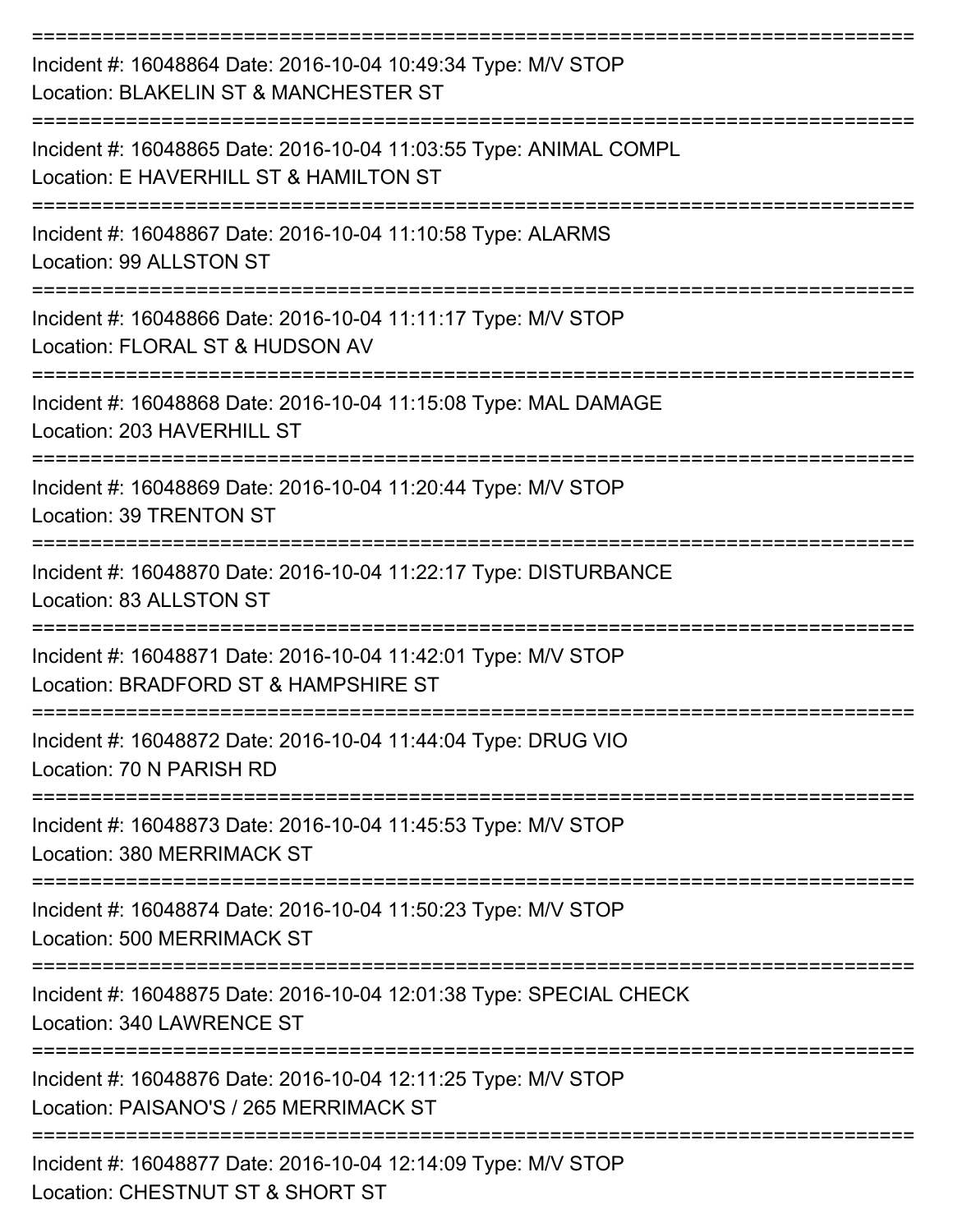| Incident #: 16048878 Date: 2016-10-04 12:18:49 Type: SUICIDE ATTEMPT<br>Location: ARCHER ST & WEST ST                                            |
|--------------------------------------------------------------------------------------------------------------------------------------------------|
| Incident #: 16048879 Date: 2016-10-04 12:30:49 Type: B&E/PROG<br>Location: 11 RIDGE RD                                                           |
| Incident #: 16048880 Date: 2016-10-04 12:39:09 Type: AUTO ACC/NO PI<br>Location: S UNION ST & SALEM ST<br>;===================================== |
| Incident #: 16048881 Date: 2016-10-04 12:43:21 Type: SHOPLIFTING<br>Location: 700 ESSEX ST                                                       |
| Incident #: 16048883 Date: 2016-10-04 12:51:25 Type: B&E/MV/PAST<br>Location: 132 DRACUT ST                                                      |
| Incident #: 16048882 Date: 2016-10-04 12:53:48 Type: INVESTIGATION<br>Location: 60 KENDALL ST                                                    |
| Incident #: 16048884 Date: 2016-10-04 13:05:05 Type: INVESTIGATION<br>Location: 19 KENDALL ST                                                    |
| Incident #: 16048885 Date: 2016-10-04 13:10:55 Type: GENERAL SERV<br><b>Location: N CANAL ST</b>                                                 |
| Incident #: 16048886 Date: 2016-10-04 13:14:27 Type: LIC PLATE STO<br><b>Location: JACKSON STREET</b>                                            |
| Incident #: 16048887 Date: 2016-10-04 13:22:27 Type: GENERAL SERV<br>Location: DUCK BRIDGE / 0 ISLAND ST                                         |
| Incident #: 16048888 Date: 2016-10-04 13:34:09 Type: SEX OFF. PAST<br>Location: 90 LOWELL ST                                                     |
| Incident #: 16048889 Date: 2016-10-04 13:52:23 Type: MEDIC SUPPORT<br>Location: 28 SUMMER ST #2                                                  |
| Incident #: 16048890 Date: 2016-10-04 13:59:42 Type: THREATS<br>Location: 3A PLATT CT                                                            |
| Incident #: 16048891 Date: 2016-10-04 14:11:52 Type: B&E/MV/PAST<br>Location: 9 THORNTON STREET                                                  |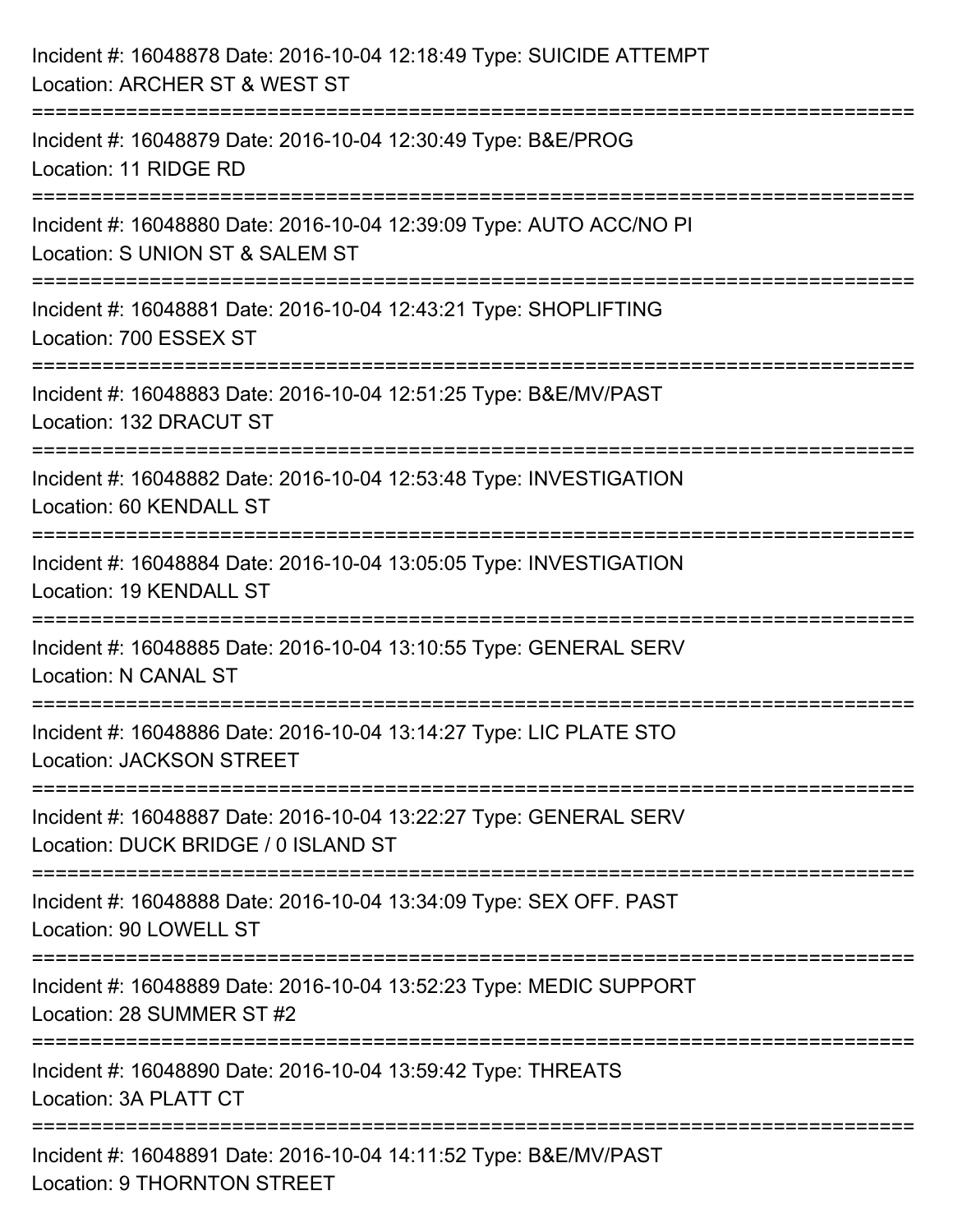| Incident #: 16048892 Date: 2016-10-04 14:16:47 Type: A&B PROG<br>Location: 675 ESSEX ST #BUILDING 3 - 4   |
|-----------------------------------------------------------------------------------------------------------|
| Incident #: 16048893 Date: 2016-10-04 14:46:45 Type: INVESTIGATION<br>Location: 99 MYRTLE ST              |
| Incident #: 16048894 Date: 2016-10-04 14:48:35 Type: SPECIAL CHECK<br>Location: N PARISH RD & OSGOOD ST   |
| Incident #: 16048895 Date: 2016-10-04 14:51:29 Type: M/V STOP<br>Location: 340 HAVERHILL ST               |
| Incident #: 16048896 Date: 2016-10-04 14:59:42 Type: SHOTS FIRED<br>Location: 130 BOXFORD ST              |
| Incident #: 16048897 Date: 2016-10-04 15:00:23 Type: UNATENEDCHILD<br>Location: 102 IRENE                 |
| Incident #: 16048898 Date: 2016-10-04 15:08:47 Type: AUTO ACC/NO PI<br>Location: HAVERHILL ST & OXFORD ST |
| Incident #: 16048899 Date: 2016-10-04 15:10:16 Type: FIGHT<br>Location: N PARISH RD & OSGOOD ST           |
| Incident #: 16048900 Date: 2016-10-04 15:14:25 Type: WIRE DOWN<br>Location: JACKSON ST & SHERIDAN ST      |
| Incident #: 16048901 Date: 2016-10-04 15:14:37 Type: B&E/PAST<br>Location: 29 TYLER ST                    |
| Incident #: 16048902 Date: 2016-10-04 15:18:03 Type: 209A/SERVE<br>Location: 439 ANDOVER ST               |
| Incident #: 16048903 Date: 2016-10-04 15:29:05 Type: 209A/SERVE<br>Location: 16 HOBSON ST                 |
| Incident #: 16048904 Date: 2016-10-04 15:39:57 Type: SUS PERS/MV<br>Location: 70 N PARISH RD              |
| Incident #: 16048905 Date: 2016-10-04 15:45:30 Type: CK WELL BEING<br>Location: 178 E HAVERHILL ST #A     |

===========================================================================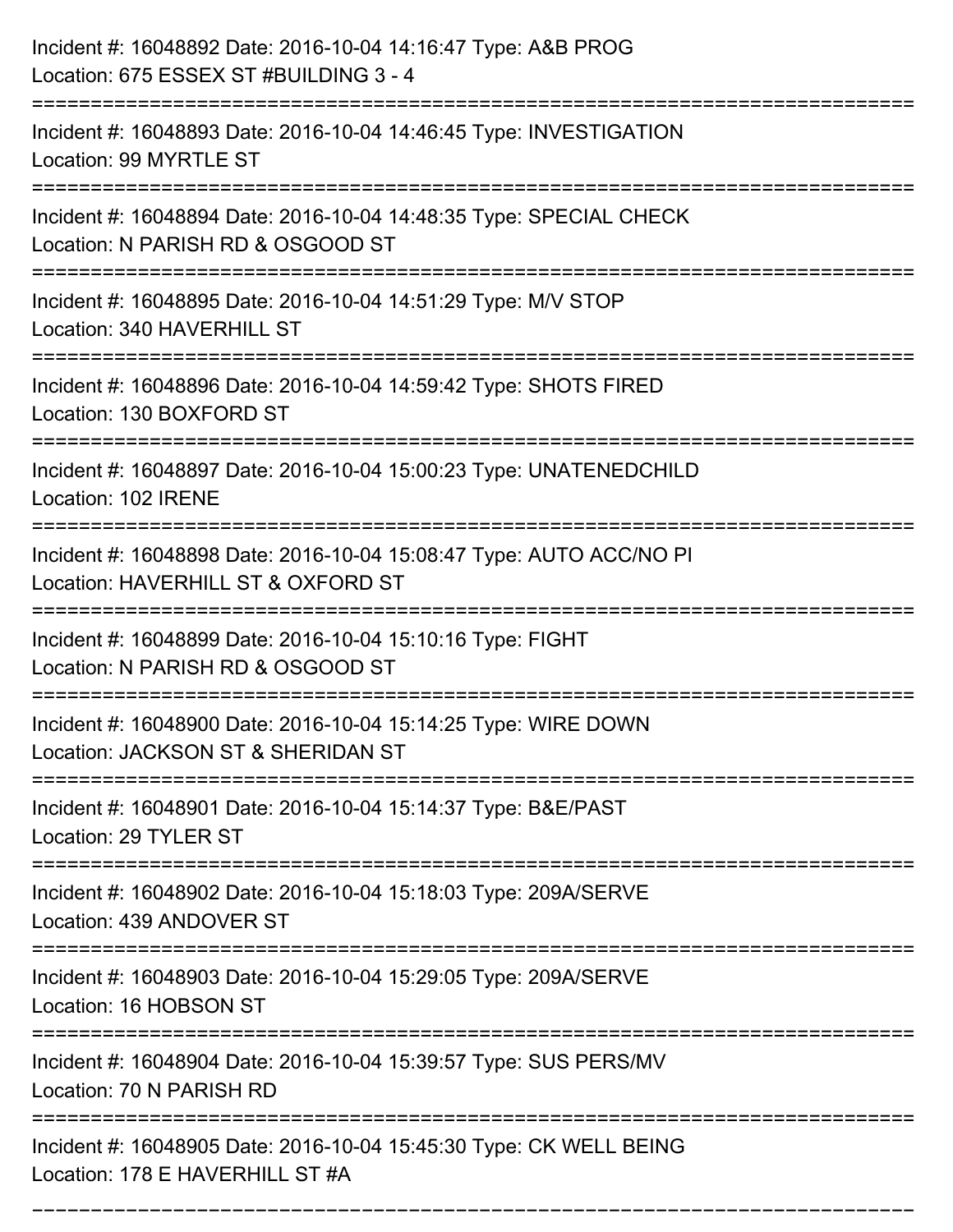| Incident #: 16048906 Date: 2016-10-04 15:56:20 Type: 209A/SERVE<br>Location: 151 CHESTNUT ST                                                              |
|-----------------------------------------------------------------------------------------------------------------------------------------------------------|
| Incident #: 16048907 Date: 2016-10-04 16:00:29 Type: DISTURBANCE<br><b>Location: 1 GENERAL ST</b>                                                         |
| Incident #: 16048908 Date: 2016-10-04 16:13:59 Type: NOISE ORD<br>Location: HAFFNERS CAR WASH / 330 S BROADWAY                                            |
| Incident #: 16048909 Date: 2016-10-04 16:18:36 Type: B&E/ATTEMPY<br>Location: 49 BRADFORD ST                                                              |
| Incident #: 16048911 Date: 2016-10-04 16:47:23 Type: GENERAL SERV<br>Location: LAWRENCE HIGH SCHOOL / 71 N PARISH RD<br>================================= |
| Incident #: 16048910 Date: 2016-10-04 16:48:53 Type: VIO CITY ORD<br>Location: 65 THORNDIKE ST                                                            |
| Incident #: 16048912 Date: 2016-10-04 16:52:11 Type: SUS PERS/MV<br>Location: 26 EAST ST                                                                  |
| Incident #: 16048913 Date: 2016-10-04 16:59:47 Type: SUS PERS/MV<br>Location: 2 NIGHTINGALE CT                                                            |
| Incident #: 16048914 Date: 2016-10-04 17:23:34 Type: M/V STOP<br>Location: 237 BROADWAY                                                                   |
| Incident #: 16048915 Date: 2016-10-04 17:27:26 Type: M/V STOP<br>Location: 256 ESSEX ST                                                                   |
| Incident #: 16048916 Date: 2016-10-04 17:36:16 Type: M/V STOP<br>Location: FRANKLIN ST & LOWELL ST                                                        |
| Incident #: 16048917 Date: 2016-10-04 17:38:14 Type: M/V STOP<br>Location: 383 HAVERHILL ST<br>======================================                     |
| Incident #: 16048918 Date: 2016-10-04 17:44:11 Type: TRANSPORT<br>Location: S BROADWAY & SALEM ST                                                         |
| Incident #: 16048919 Date: 2016-10-04 17:46:50 Type: M/V STOP<br>Location: HAVERHILL ST & ROYAL ST                                                        |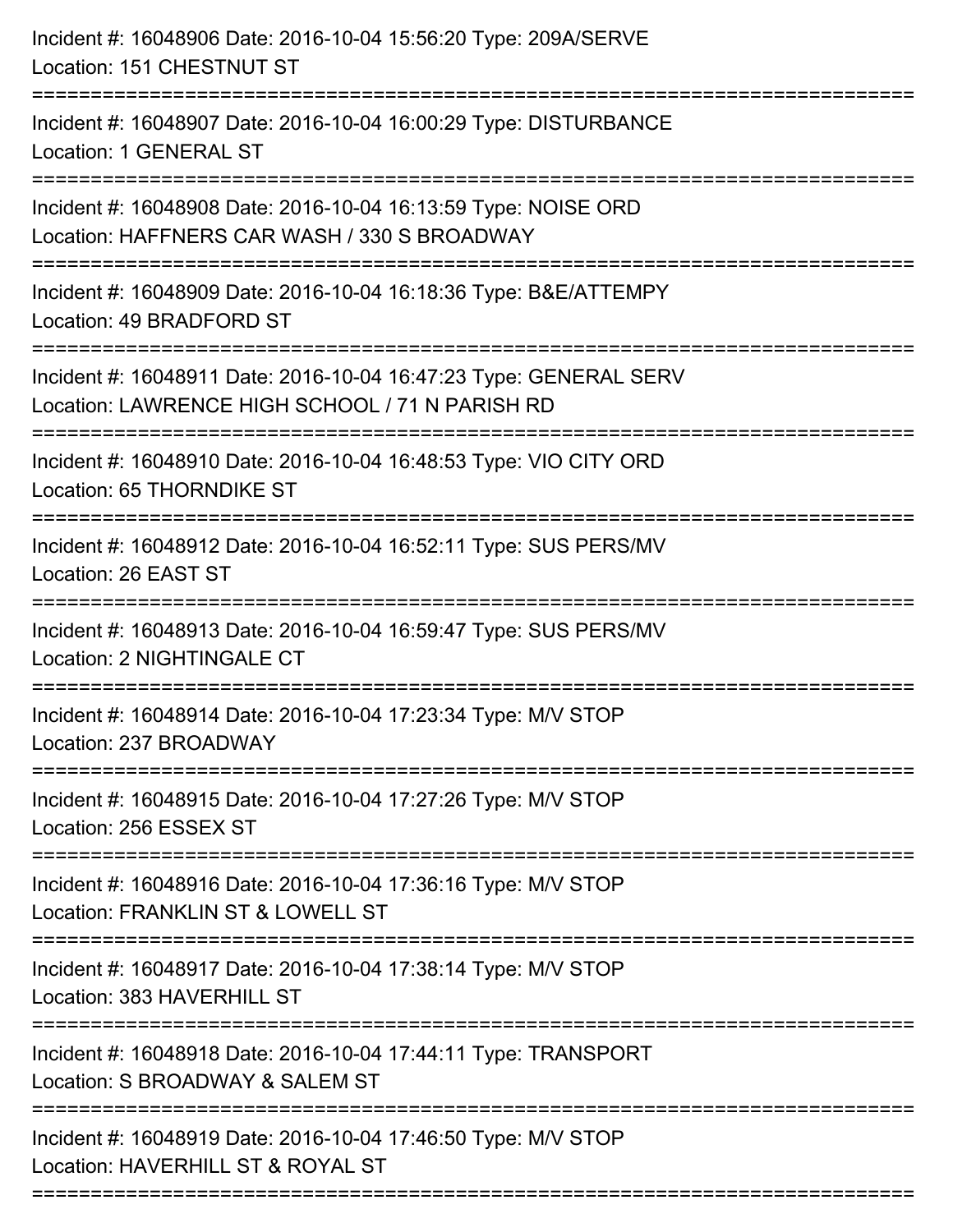Location: 85 KNOX ST

| Incident #: 16048921 Date: 2016-10-04 17:53:47 Type: M/V STOP<br>Location: BROADWAY & COMMON ST       |
|-------------------------------------------------------------------------------------------------------|
| Incident #: 16048922 Date: 2016-10-04 17:55:11 Type: M/V STOP<br>Location: 32 LAWRENCE ST             |
| Incident #: 16048923 Date: 2016-10-04 17:57:04 Type: M/V STOP<br>Location: 32 LAWRENCE ST             |
| Incident #: 16048924 Date: 2016-10-04 18:07:05 Type: M/V STOP<br>Location: 205 BROADWAY               |
| Incident #: 16048925 Date: 2016-10-04 18:09:59 Type: M/V STOP<br><b>Location: PEMBERTON PARK</b>      |
| Incident #: 16048926 Date: 2016-10-04 18:10:19 Type: LARCENY/PAST<br>Location: 68-72 INMAN ST         |
| Incident #: 16048927 Date: 2016-10-04 18:14:39 Type: M/V STOP<br><b>Location: 85 MANCHESTER ST</b>    |
| Incident #: 16048928 Date: 2016-10-04 18:18:30 Type: NOISE ORD<br>Location: 9-11 GARFIELD ST          |
| Incident #: 16048929 Date: 2016-10-04 18:22:44 Type: TRANSPORT<br>Location: 90 LOWELL ST              |
| Incident #: 16048930 Date: 2016-10-04 18:23:12 Type: B&E/ATTEMPY<br>Location: 49 BRADFORD ST          |
| Incident #: 16048931 Date: 2016-10-04 18:35:49 Type: DISTURBANCE<br>Location: ALDEN CT & WEST ST      |
| Incident #: 16048932 Date: 2016-10-04 19:15:53 Type: DISTURBANCE<br>Location: FRANKLIN ST & LOWELL ST |
| Incident #: 16048933 Date: 2016-10-04 19:20:25 Type: NOTIFICATION<br>Location: 38 NORRIS ST           |
|                                                                                                       |

Incident #: 16048934 Date: 2016 10 04 19:25:54 Type: MAL DAMAGE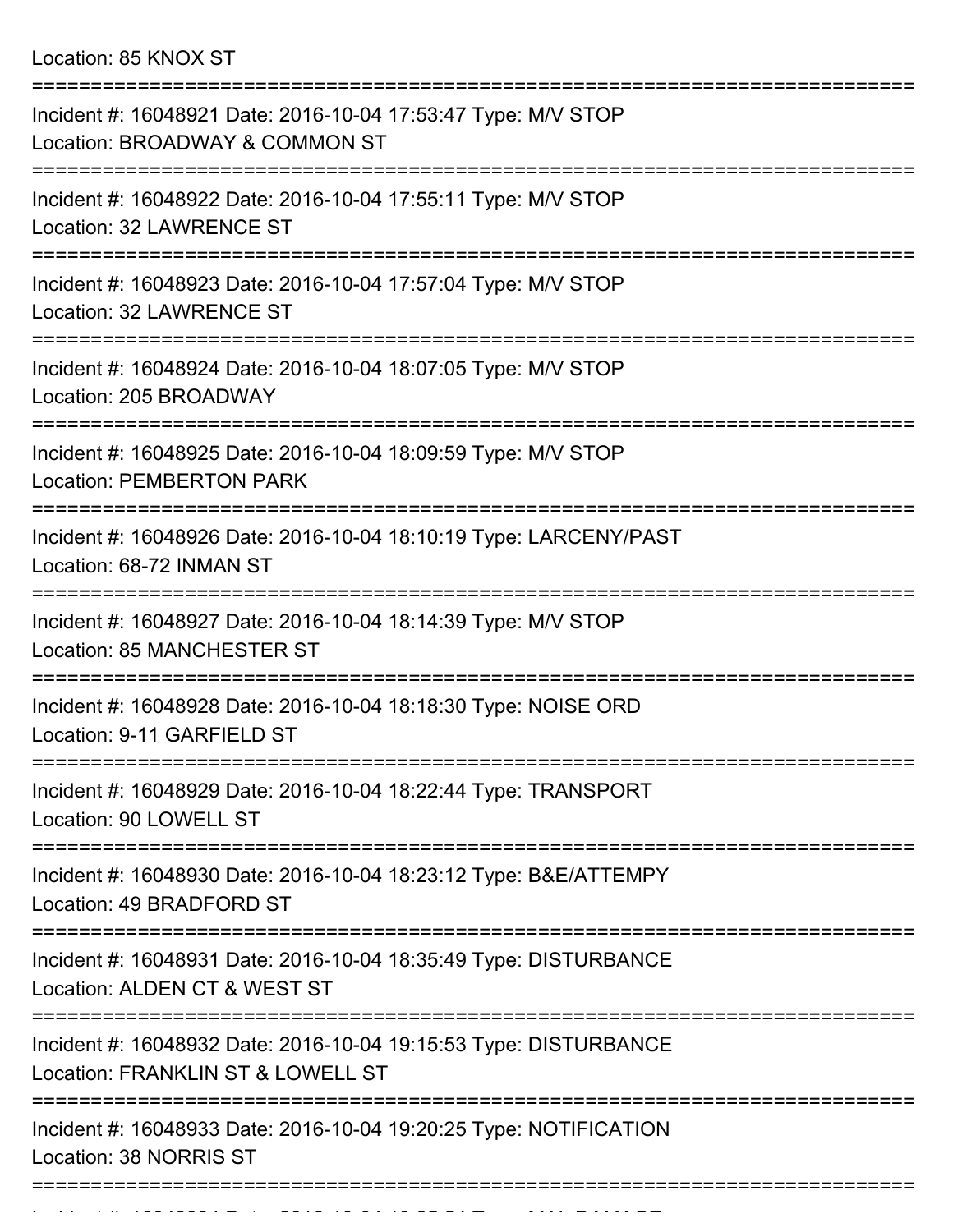Location: 63 MYRTLE ST

| ====================== |                                                                                                                                |
|------------------------|--------------------------------------------------------------------------------------------------------------------------------|
|                        | Incident #: 16048935 Date: 2016-10-04 19:32:02 Type: M/V STOP<br>Location: PLEASANT ST & PLEASANT TER                          |
|                        | Incident #: 16048936 Date: 2016-10-04 19:33:11 Type: MV/BLOCKING<br>Location: 15-17 BRUCE ST                                   |
|                        | Incident #: 16048938 Date: 2016-10-04 19:52:28 Type: AUTO ACC/NO PI<br>Location: LAWRENCE ST & PARK ST                         |
|                        | Incident #: 16048937 Date: 2016-10-04 19:53:00 Type: INVESTIGATION<br>Location: 22 IRENE ST                                    |
|                        | Incident #: 16048940 Date: 2016-10-04 19:57:46 Type: LARCENY/PAST<br>Location: CENTRAL CATHOLIC HIGH SCHOOL / 300 HAMPSHIRE ST |
|                        | Incident #: 16048939 Date: 2016-10-04 19:58:07 Type: M/V STOP<br>Location: BRADFORD ST & BROADWAY                              |
|                        | Incident #: 16048941 Date: 2016-10-04 20:18:49 Type: M/V STOP<br>Location: 157 JACKSON ST                                      |
|                        | Incident #: 16048942 Date: 2016-10-04 20:21:41 Type: DOMESTIC/PROG<br>Location: 82 AMHERST ST                                  |
|                        | Incident #: 16048943 Date: 2016-10-04 20:21:43 Type: NOTIFICATION<br>Location: 48 BELLEVUE ST #1 FL 1                          |
|                        | Incident #: 16048944 Date: 2016-10-04 20:24:23 Type: NOTIFICATION<br>Location: 96 NEWTON ST                                    |
|                        | Incident #: 16048945 Date: 2016-10-04 20:26:04 Type: ALARM/BURG<br>Location: 293 LOWELL ST                                     |
|                        | Incident #: 16048946 Date: 2016-10-04 20:42:02 Type: DISTURBANCE<br>Location: 105 RIVER POINTE WY #3112                        |
|                        | Incident #: 16048947 Date: 2016-10-04 20:54:11 Type: SUICIDE ATTEMPT<br>Location: 88 BEACON ST FL 3                            |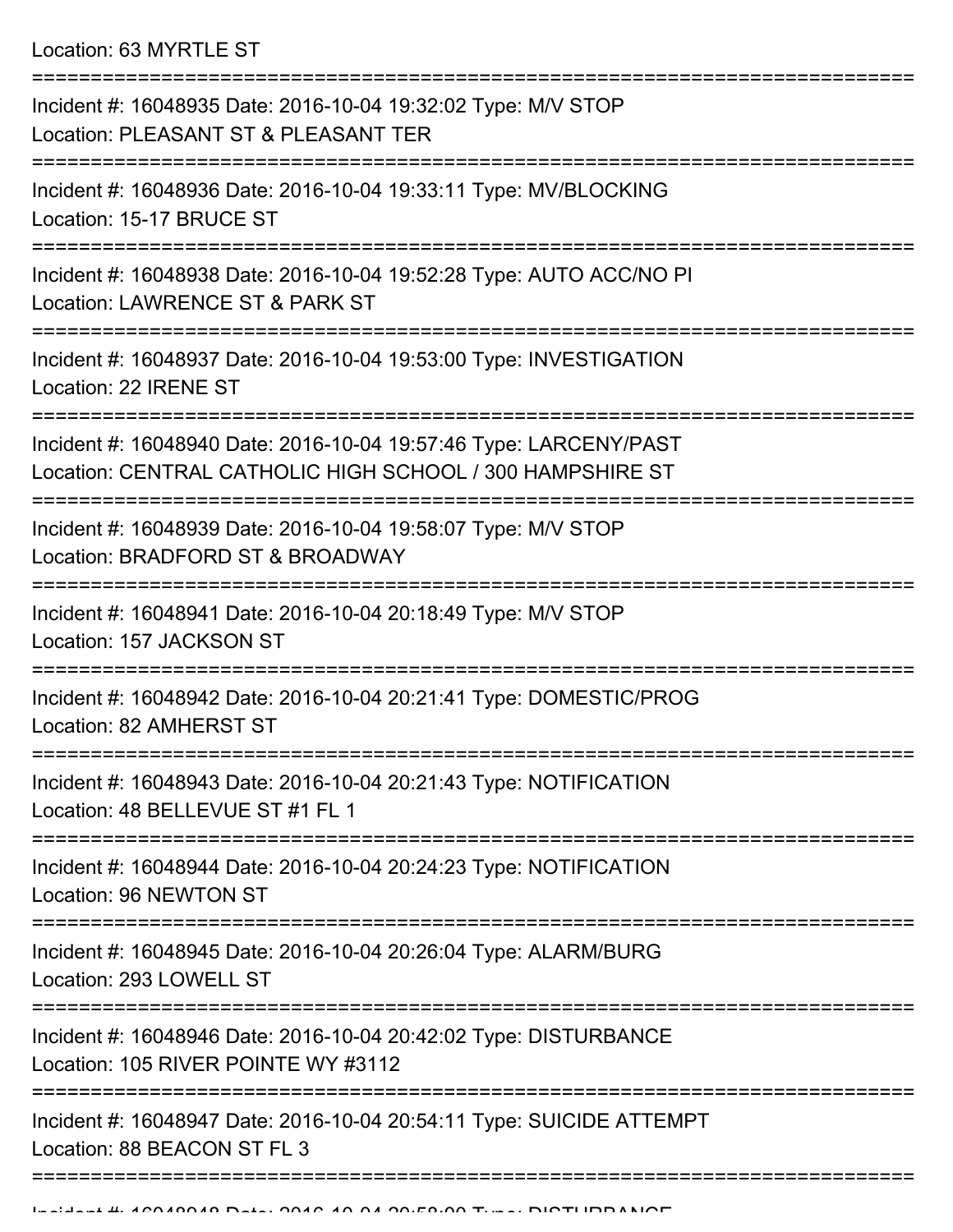| Location: 628 LOWELL ST FL 2                                                                                                  |
|-------------------------------------------------------------------------------------------------------------------------------|
| Incident #: 16048949 Date: 2016-10-04 21:24:27 Type: DISTURBANCE<br>Location: 212 BOXFORD ST #1 FL 1                          |
| Incident #: 16048950 Date: 2016-10-04 21:40:04 Type: SHOTS FIRED<br>Location: 13 THORNTON AV<br>--------------------          |
| Incident #: 16048951 Date: 2016-10-04 21:58:32 Type: SUS PERS/MV<br>Location: 35 S BROADWAY<br>=====================          |
| Incident #: 16048953 Date: 2016-10-04 22:02:03 Type: STOL/MV/PAS<br>Location: BROADWAY & COMMON ST<br>:====================== |
| Incident #: 16048952 Date: 2016-10-04 22:05:58 Type: MV/BLOCKING<br>Location: 112 LEXINGTON ST                                |
| Incident #: 16048954 Date: 2016-10-04 22:19:43 Type: ASSSIT OTHER PD<br>Location: 48 BELLEVUE ST                              |
| Incident #: 16048955 Date: 2016-10-04 22:36:17 Type: LOCKOUT<br>Location: 145 AMESBURY ST                                     |
| Incident #: 16048956 Date: 2016-10-04 22:44:03 Type: B&E/PAST<br>Location: 27 DRACUT ST FL 1                                  |
| Incident #: 16048957 Date: 2016-10-04 22:46:21 Type: SUS PERS/MV<br>Location: BROADWAY AV                                     |
| Incident #: 16048958 Date: 2016-10-04 23:20:16 Type: B&E/MV/PAST<br>Location: 447 HIGH ST                                     |
| Incident #: 16048959 Date: 2016-10-04 23:34:40 Type: ANIMAL COMPL<br>Location: 28 HALL ST                                     |
|                                                                                                                               |

444 record(s)

{ call presslog("2016-10-04","0000","2016-10-04","2359") } Total records found: 444 These results were produced by the following query: